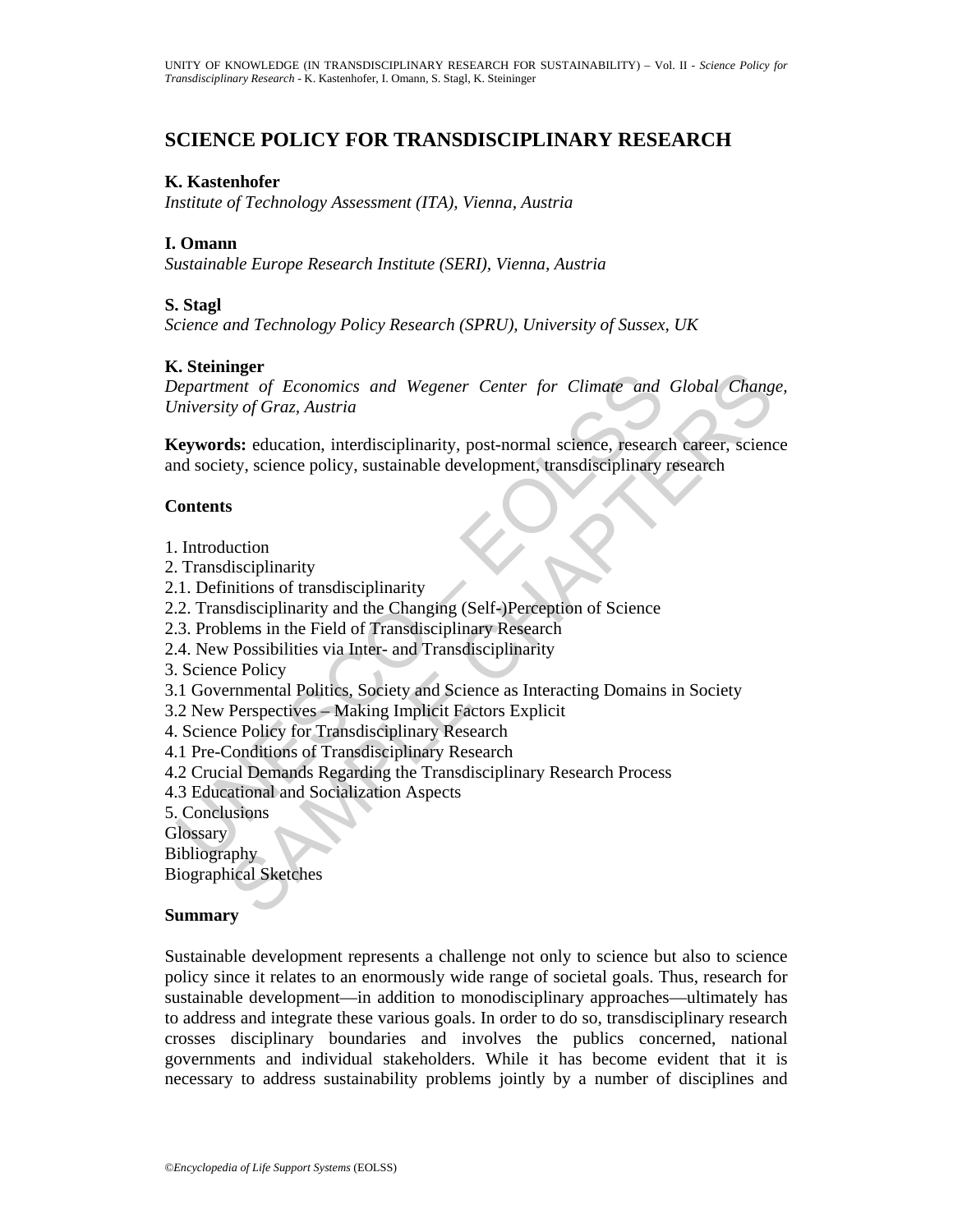actors, it has not yet been fully acknowledged that transdisciplinary research needs new approaches and offers new opportunities and challenges. New demands as well as potential problems of such transdisciplinary science also set new requirements for science policy. Despite increased recent endeavors, particularly in some European countries, to support transdisciplinary research through suitable policy measures, knowledge on how to support this type of research is still in its experimental phase.

The must be included to the transform of societies and the Ask of science policy to take<br>anacteristics of transdisciplinary research by meeting the demands state<br>anacteristics of transdisciplinary research by meeting the d Examples to react the term and content and interact and serve and server of the model and the translicity in the task of science policy to take account of this article structure. Although textiary elearath or transdissipl In summary, the conclusions drawn in this article are the following: First, for fostering transdisciplinary research four prerequisites have to be met. These are (1) the possibility of a societal, extra-scientific definition of the research area, (2) the existence of a societal demand for a problem solution, (3) the possibility of a pooling of funding, and (4) the willingness to cooperate between institutions, science and society. Given these four basic requirements, it is the task of science policy to take account of the characteristics of transdisciplinary research by meeting the demands stated in this article in particular with respect to evaluation criteria, project management, funding level, and resource structure. Although tertiary education for transdisciplinary competences can be influenced only indirectly by science policy, in assigning an adequate time horizon for transdisciplinary research programs, science policy can allow for complete career steps to be accomplished under the criteria of transdisciplinarity, and, equally important, allow for a socialization of researchers in this field so that they may develop the additional social and communicative competences and trans-scientific skills which are necessary for transdisciplinary research. Trans-scientific capacity building, competence development and quality assurance beyond the individual research projects and programmes are important corollary activities.

## **1. Introduction**

Transdisciplinary research has strongly developed as a response to the demands of sustainable development. The term was coined throughout the first international conference on interdisciplinarity in 1970 in France (see *Unity of Knowledge and Transdisciplinarity: Contexts of Definition, Theory and the New Discourse of Problem Solving*) by the French developmental psychologist Jean Piaget and further elaborated by the Austrian astrophysicist Erich Jantsch. Sustainable development relates to a range of societal goals. Research for sustainable development ('sustainability research') thus ultimately has to address and coordinate these goals as far as possible. For several reasons monodisciplinary research encounters limits in achieving this task. First, problems of sustainable development extend across many scale levels of time and space as well as across various qualitative dimensions (ecological, cultural, economical, political, etc.). Second, the interrelations between society and nature are characterized by significant uncertainties, irreducible complexity and subjective valuations and thus allow for a plurality of legitimate perspectives. Third, the scientific approaches and normative attitudes involved in problem-solving strategies are not only divers, but eventually incompatible. Research that tries to address this type of problem situation is usually called transdisciplinary research. Such research does not merely respond to demands from its scientific community but also addresses the tensions with and within the public, political and economic domains. To support such a novel type of research presents a challenge not only to researchers but also to science governance. Questions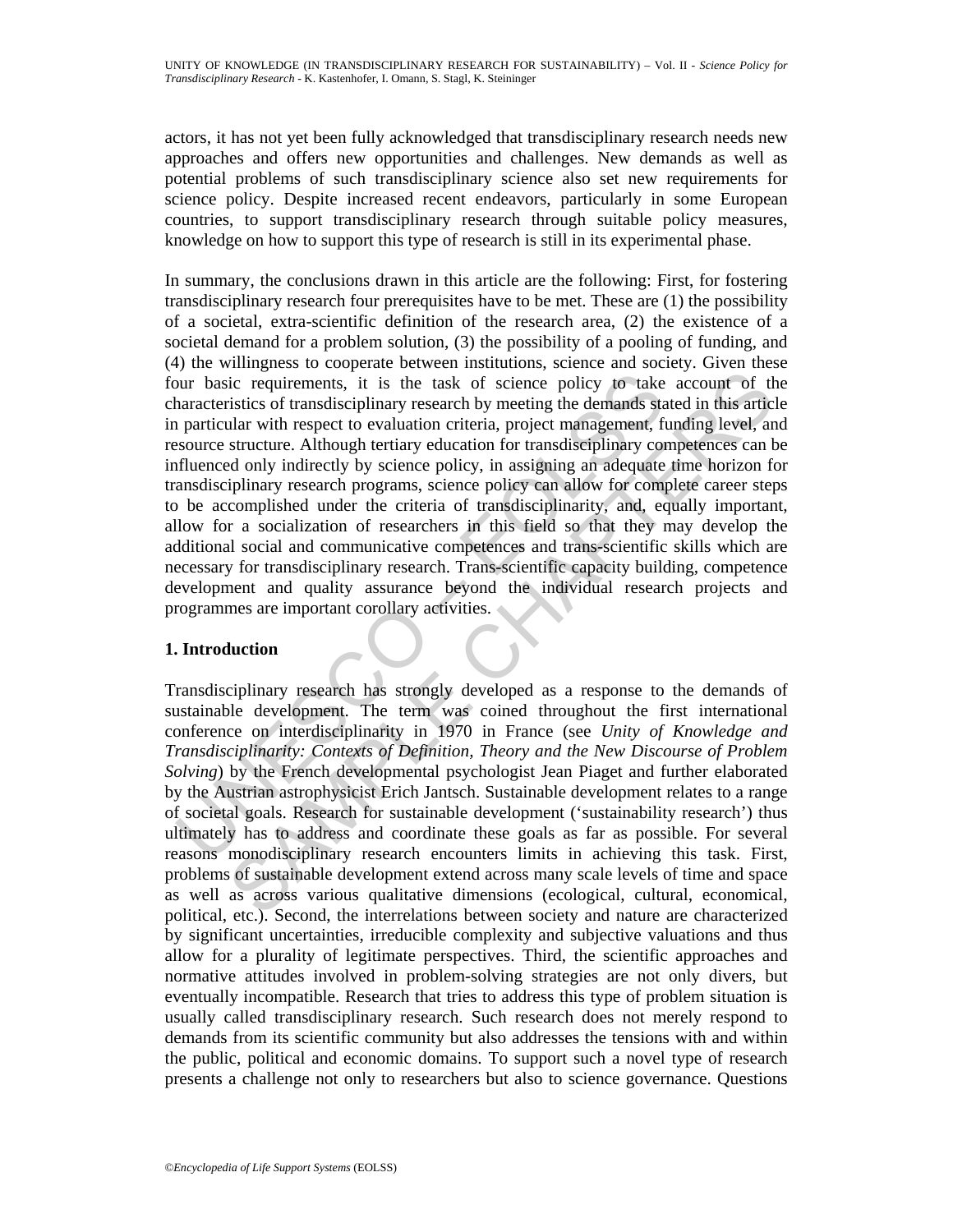of how to promote this type of research with respect to the special character of transdisciplinary research are analyzed in this article.

## **2. Transdisciplinarity**

## **2.1. Definitions of transdisciplinarity**

*ransdisciplinarity: Contexts of Definition, Theory and the New Discolving).* Monodisciplinary specialists as well as scientists oriented tegration of disciplines, theoreticians as well as practitioners, politicial erancer In the literature numerous definitions of transdisciplinarity are given. Frequently, interand transdisciplinarity are either not distinguished or used interchangeably. This leads to differing focuses or even to a contradictory use of the term (see *Methodology of Transdisciplinary Research*). Following a broad understanding, transdisciplinary research answers to a practical societal problem situation (see *Unity of Knowledge and Transdisciplinarity: Contexts of Definition, Theory and the New Discourse of Problem Solving*). Monodisciplinary specialists as well as scientists oriented towards a wider integration of disciplines, theoreticians as well as practitioners, politicians as well as the general public or individual stakeholders who are confronted with such applied research are not only part of transdisciplinary research processes but also contribute to its implicit definition and shape the way it is realized. Following the aim to encompass a broad perspective, the list of attributed qualities has become rather long and difficult to summarize when no single demand or specific level of discussion is specified. As this article is meant to address transdisciplinary research *in general*, no specific theme has been selected, but the article occasionally refers to questions of "sustainability" or "environmental problems" as specifying examples, thus trading off precision against universal validity.

and the content and the content and the content and the content of the content of the content of the content of the and the New Discourse of Problem Monodisciplinary specialists as well as scientists oriented towards a wid However, some detail concerning the definition of transdisciplinarity is presented. In sections 2.1.1-2.1.3 three complementary traditions of defining transdisciplinarity are compared. The first one stems from philosophy of science and discusses the special attributes of transdisciplinary concepts as *epistemic units* of our knowledge system. The second one originates in science studies and draws on a *wider definition* of science as a social system engaged in the production of knowledge. The third approach is derived from concrete experience with research projects, their achievements and shortcomings in meeting their predefined goals, and is primarily concerned with the *actual process* of transdisciplinary research performed by scientists in cooperation with practitioners and the public concerned. Each approach is making important contributions to the advancement of transdisciplinary science, although exchange between these approaches has so far been rather limited. This is unfortunate because transdisciplinary research, which is meant to go beyond strict disciplinary borders, needs to explain, to clarify and legitimate itself to a *broader public with multiple backgrounds*. Pluralism of selfdefinition and different contexts of self-clarification may help to reach this diverse public in a fruitful way, but lively exchange between the different approaches is necessary to promote critical self-esteem, common goals and quality assurance for transdisciplinary research in the future.

## **2.1.1. Transdisciplinary Concepts in the Philosophy of Science**

Science can be represented as a hierarchically ordered system consisting of broader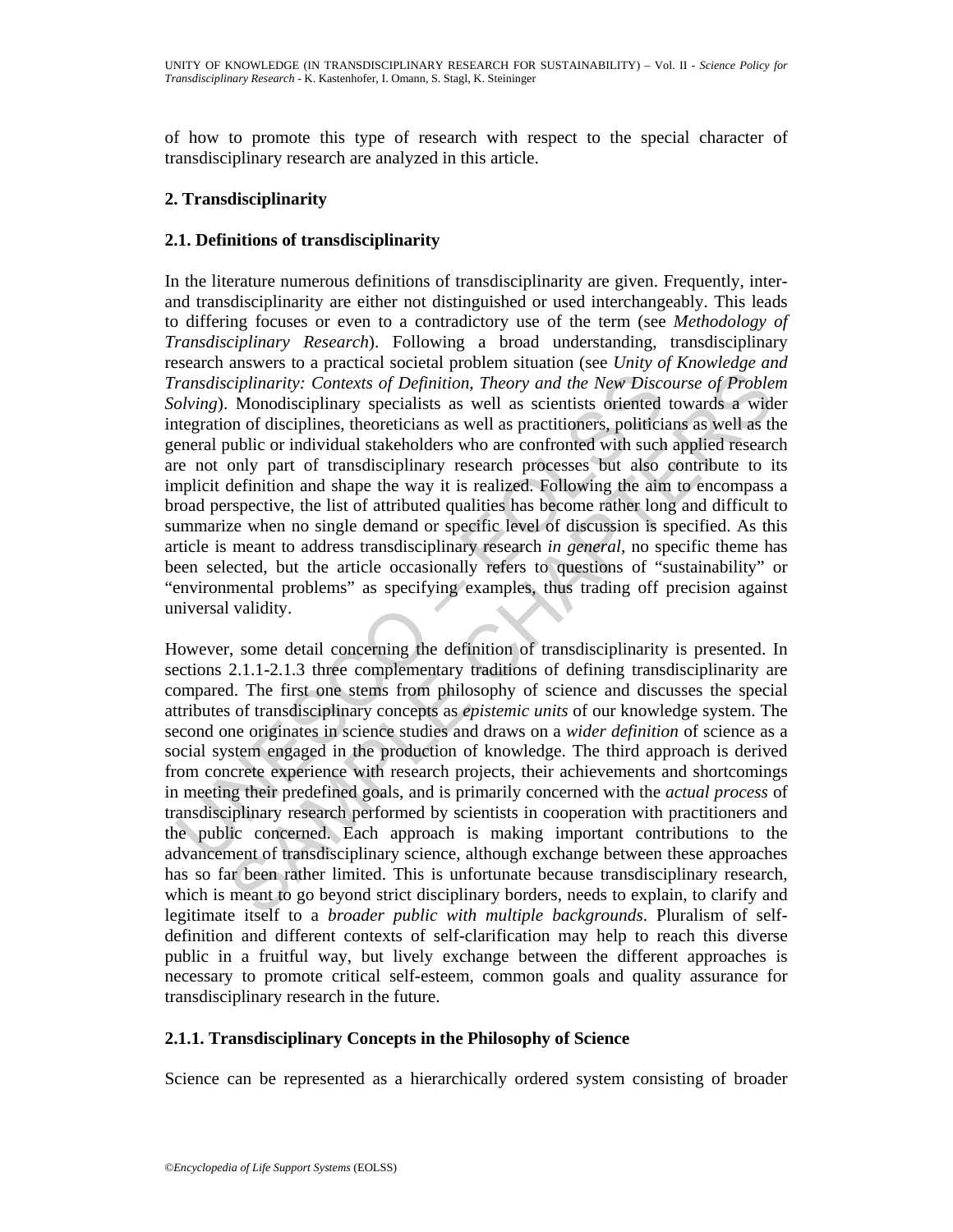fields (such as the natural sciences, humanities and arts), of singular disciplines and of further differentiated subdisciplines. This hierarchical representation is mirrored in the traditional university structures and the division of universities in faculties, institutes or departments, and research groups.

From this point of view, *transdisciplinary concepts* can either be described as working on a supra-disciplinary level, thus on a hierarchical level above the disciplinary science system and its further sub-disciplinary differentiation (see Figure 1). Or they can be described as shifting the hierarchical structure according to their supra-disciplinary aims and thus contradicting current hierarchical patterns of scientific organisation. In this latter case, the units of science are regrouped following the specific logic imported by a certain transdisciplinary concept.



Figure1: Hierarchical Levels of Science

In any case, transdisciplinary concepts do not represent a mere transfer of concepts from their discipline of origin to a multitude of new contexts. They are situated on a *supradisciplinary level* from the very beginning of their formulation, and therefore refer to contexts of relevance beyond disciplinary boundaries.

Against this conceptual background, two different types of transdisciplinary concepts can be discerned: models and tools generated by formal disciplines like mathematics and logic on the one hand, and conceptual systems like those of "structuralism" or the "general systems theory" on the other hand (see *Methodology of Transdisciplinary Research*, see *Systems Analysis and Modelling in Transdisciplinary Research*). Their introduction not only resulted in a blurring of disciplinary boundaries, but also in a regrouping of the involved disciplines, a reformulation of the relationship between these disciplines and a shift in the perception of the object world in general.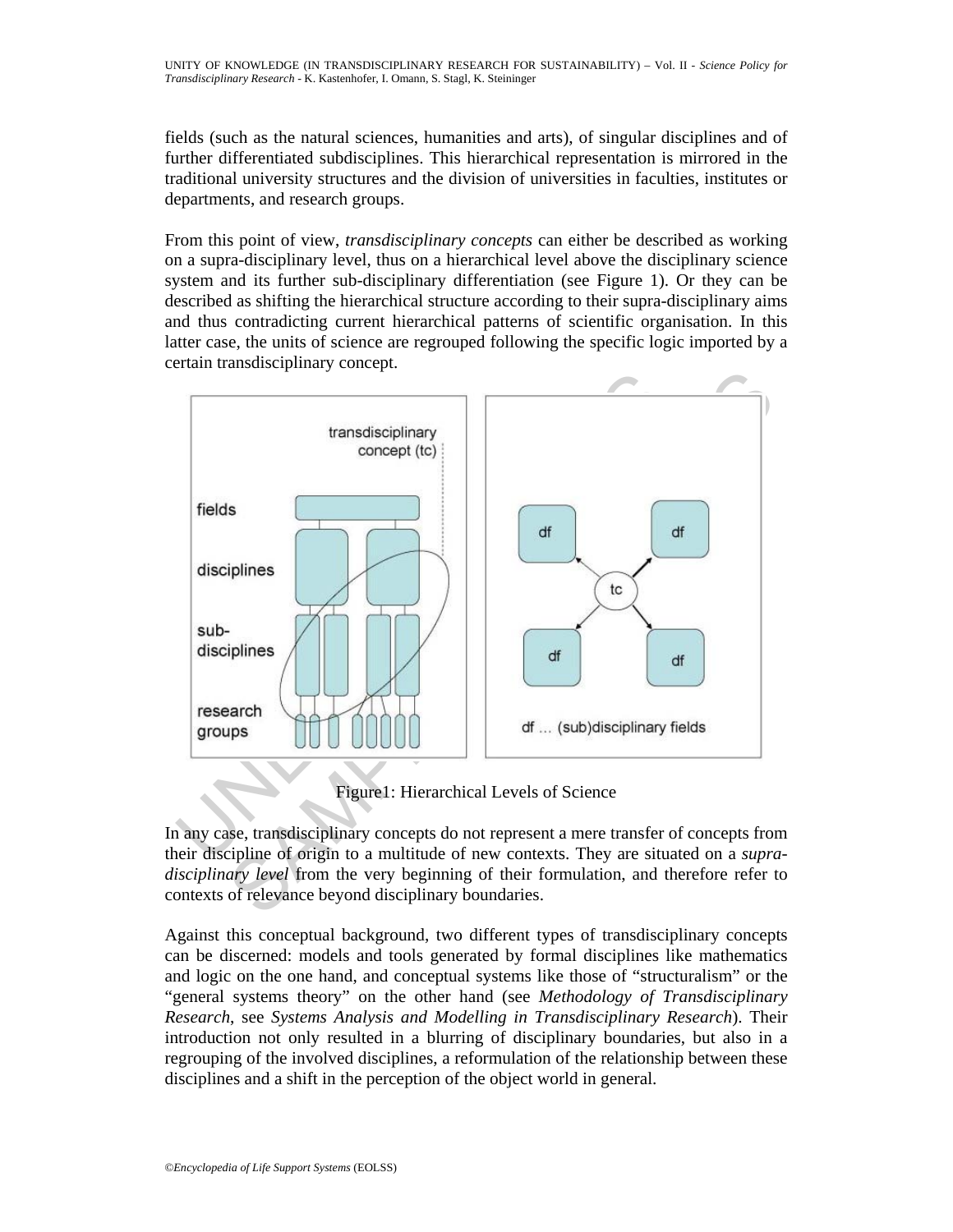## **2.1.2. Transdisciplinary Research as 'Post-normal Science'**

Despite the appealing clarity of the above definition of transdisciplinary concepts, it should be added that transdisciplinary *research* encompasses far more than the mere use of a specific type of theoretical entity. Especially from a pragmatic point of view, research may be conceptualised as methodological action and as scientific *activity*, situated in any of the following: in laboratories, in the field, in offices or in discussion groups.

ie facts are uncertain, values are in dispute, the stakes are high, and<br>rgent. The research itself, including crucial decisions about which a<br>grent. The research itself, including crucial decisions about which a<br>increase a are uncertain, values are in dispute, the stakes are high, and the decisions and the recentral in values are in dispute, the stakes are high, and the decisions and which absent into account, becomes part of the sofects sho The type of research activity that is considered suitable for answering a research question obviously depends on the underlying problem situation. As Funtowicz and Ravetz have pointed out, environmental problems often lack neat and simple solutions: the facts are uncertain, values are in dispute, the stakes are high, and the decisions are urgent. The research itself, including crucial decisions about which aspects should be ignored and which others should be taken into account, becomes part of the societal decision making process. This requires opening the research activities to broader categories of both, facts considered and actors involved, than those traditionally thought of. Applicability and social robustness rather than the goal of achieving abstract truths or de-contextualised knowledge become the guiding principles of research. To capture this type of research Kuhn's 'normal science' is contrasted to 'Post-Normal Science'. While puzzle-solving by experts within a paradigm (Kuhn) still takes place in basic research, Post-Normal Science has emerged as an issue-oriented iterative process involving knowledge of researchers as well as of practitioners. In this sense, 'Post-Normal Science' explains why participation of different actors is necessary. It helps ensure that the given societal goals can be pursued effectively with the help of transdisciplinary projects.

In this manner, science can be seen as one subsystem out of many within society, allowing for the integration of actions, participants and factual knowledge. These components and their relation towards each other are not necessarily fixed and constant. Moreover, this type of science does not supply us with the one and only truth, but with one or more possible means for interpreting social situations.

These aspects indicate that problem-oriented (or mission-oriented) environmental research has many characteristics of a new type of knowledge production. This type of knowledge is produced in the context of an application, in a transdisciplinary way, by people with heterogeneous skills and experiences, oriented towards social robustness, and with extended quality control (see section 2.2). It has been labelled as 'Mode 2 science' and has been discussed in detail by Michael Gibbons and colleagues (see bibliography). Inhowfar the knowledge production per se has changed or merely our perception of it, has been a matter of debate until today in the field of science studies.

## **2.1.3. Definitions of Transdisciplinary Research**

Monodisciplinary, multidisciplinary, interdisciplinary and—most recently formulated transdisciplinary research mark a development from high scientific specialization to maximum re-integration of different scientific domains as well as of scientific, political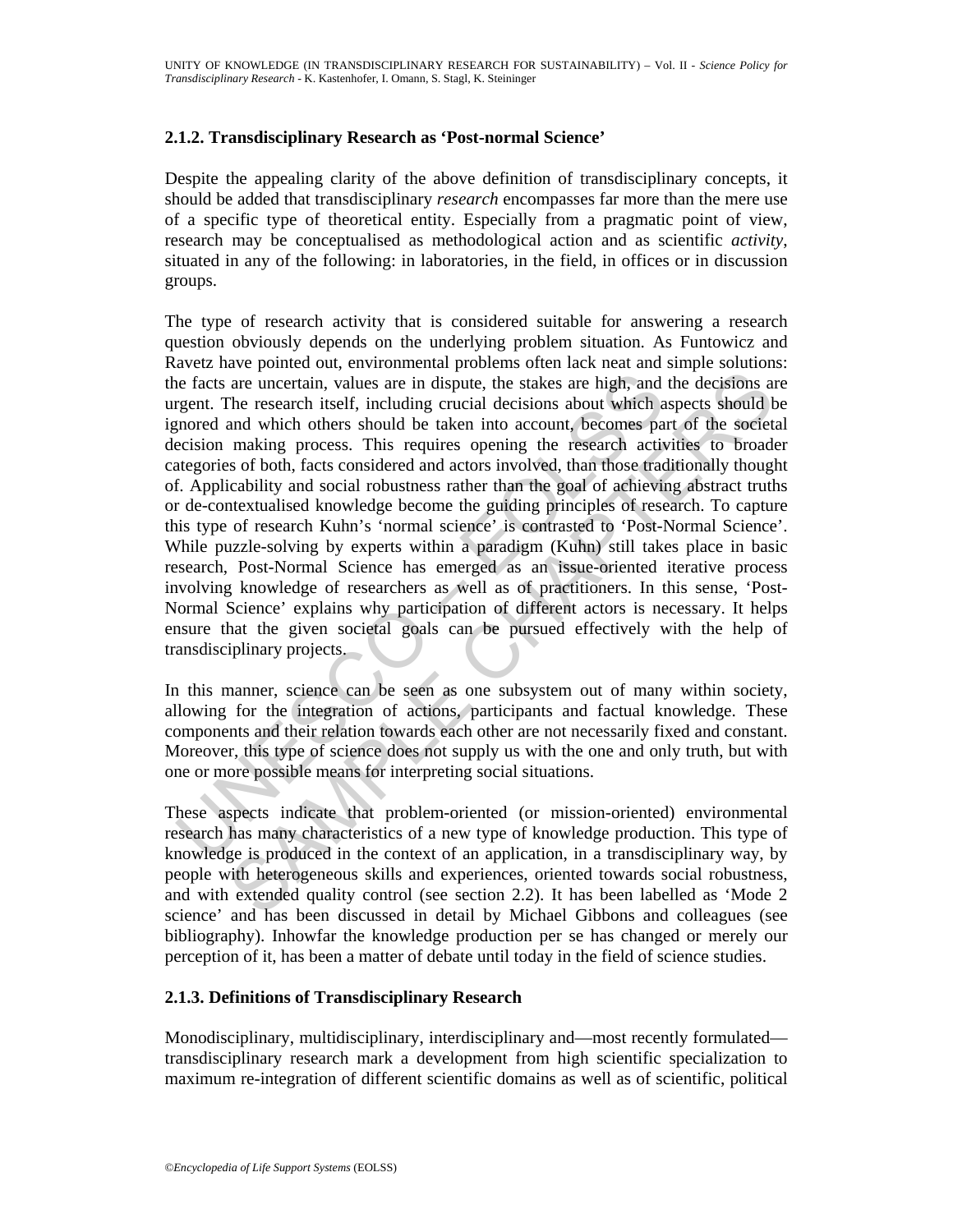and social systems in order to address given societal problem situations.

*Monodisciplinary* research works with hypotheses as means of answering to research questions that stem from within a single scientific field. We have to be aware, that such a monodisciplinary 'problem formulation' differs from socially perceived 'problem situations' in fundamental ways.

*Multidisciplinary* (sometimes also called pluridisciplinary) research is motivated by wider questions, and tries to bring together knowledge from different disciplines. A research topic is not only studied in one discipline, but—separately—in several disciplines at the same time. The understanding of the topic is not only improved by an adequate multidisciplinary approach, the individual disciplinary insights gained also lead to contributions to the single disciplines.

and to contributions to the single disciplines.<br>
(evertheless, monodisciplinary and multidisciplinary approaches prov<br>
or several reasons: (a) too much abstraction from important factors<br>
efinition takes place (problem of Interior and particular metallical control and the computation of the simple disciplines.<br>
Intributions to the single disciplines.<br>
Eless, monodisciplinary and multidisciplinary approaches proved unsatisfactor<br>
ral reasons Nevertheless, monodisciplinary and multidisciplinary approaches proved unsatisfactory for several reasons: (a) too much abstraction from important factors in the problem definition takes place (problem of de-contextualisation); (b) multi-faceted complex problems are captured only fragmentarily by adding up monodisciplinary knowledge (problem of contingency); (c) the methodology and terminology used within one discipline may be incompatible with the methodology and terminology used within another discipline (problem of incommensurability). This has led to a call for new approaches capable of tackling the wider questions, which have been subsumed under the labels 'interdiscipliplinarity' and transdisciplinarity'.

*Interdisciplinarity* is defined in various ways. In addition to crossing disciplinary boundaries in one or the other way, some or all of the following requirements have to be met:

- ioint definition and elaboration of the research;
- adoption of findings from other disciplines;
- fundamental familiarity with tools of co-workers;
- joint elaboration of the central concepts;
- **•** integration and joint presentation of findings.

A *transdisciplinary* approach takes the integration of disciplines a stage further. It begins with the identification of a societally relevant problem and aims at contributing to its solution. For some authors this problem-orientation alone is sufficient to characterize transdisciplinarity. Increasingly, however, the cooperation between scientists, practitioners and the publics concerned is emphasized. In this sense, transdisciplinarity is to be understood as being complementary to monodisciplinary and interdisciplinary research. Transdisciplinarity is nourished by and draws upon monodisciplinary expertise. By confronting the different disciplines in turn, new concepts and logical structures are generated which subsume and extend even the interdisciplinary approaches. A call for transparency and public participation accounts for the political agency of transdisciplinary research. Transdisciplinary research is therefore often conducted in a participatory way, i.e. researchers are working with the parties and users involved in a problem situation (see *Actor Participation and*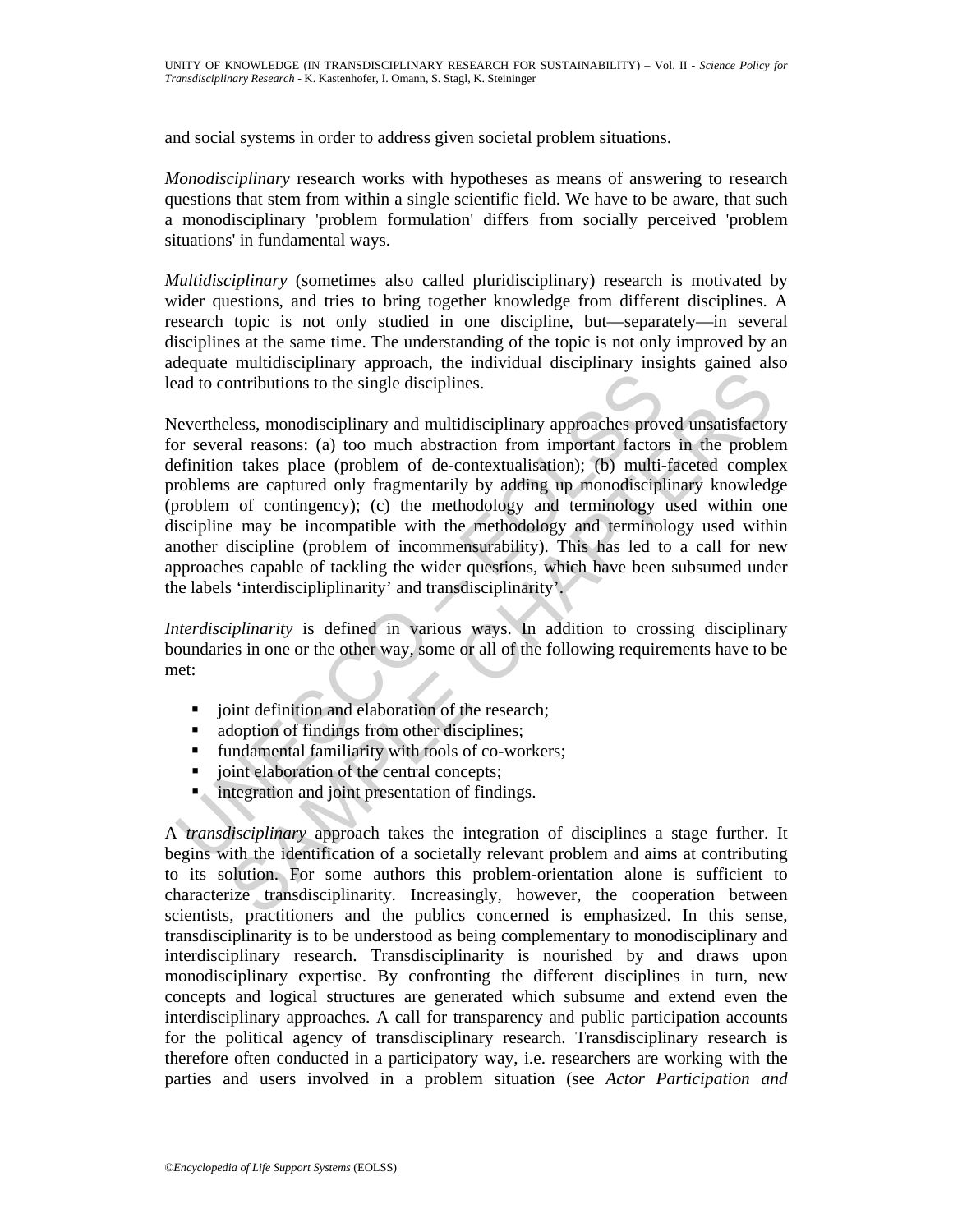### *Knowledge Dissemination in Transdisciplinary Research*).

Uncertain, ambiguous and case-specific knowledge as well as (occasional) blurring of the boundary between science and societal agency are constitutive for transdisciplinary research. This need not lead to the dissolution of existing science (following the complementary approach), but to additional expertise for and new modes of science and research. Moreover, the very mode of combining disciplinary, interdisciplinary and transdisciplinary research and different kinds of relating expertise is currently being further discussed and elaborated (cf. the framework presented by Collins and Evans 2007 or the risk governance approach published by Renn in 2005).

In the following pages the term 'transdisciplinarity' will be used in the sense of 'transdisciplinary research' as defined above.

### **2.2. Transdisciplinarity and the Changing (Self-)Perception of Science**

Modes of defining transdisciplinary science are not, as indicated in the previous sections, independent of modes of defining science *in general*. Even while the necessary attributes of transdisciplinarity are being formulated, the underlying picture of science itself is shifting. This section gives a very brief overview of this interdependency, although it should be noted that this topic is presently controversial.

ransdisciplinary research' as defined above.<br>
2. Transdisciplinarity and the Changing (Self-)Perception of Science and states and the Changing (Self-)Perception of Science and totals of defining transdisciplinarity are be Evaluation process that can be seen that the properties of the production<br>evaluation process of transdisciplinary science are not, as indicated in the previous<br>discriplinary research 'as defined above.<br>In the pendent of m The calls for "a new production of knowledge" by means of transdisciplinarity are not only cause but also effect of a new picture and self-perception of science and scientists. Accordingly, definitions of transdisciplinary concepts and research not only differ from definitions of monodisciplinary concepts and research in that they simply encompass a *broader* field of interest, but also because they often adopt a 'modern' or even 'postmodern' point of view as opposed to 'traditional' *(self-)definitions of science*. Here, a change in the general perception of science and the rise of a new mode of science can be seen as interwoven. If, for instance, science is re-interpreted as a discursive process, or a particular cultural structure, the general definition of science changes. Mono-, multi-, pluri-, inter- and transdisciplinary science are *all* seen in a different light. In contrast, when closer attention to the participatory character of science is required, *trans*disciplinary science alone is of concern. The latter demand is due to specific tasks that a certain new type of research should fulfill, the former derives from newly formulated requirements that science in general should provide for, e.g. social robustness.

Consequently, transdisciplinary science as a rather new phenomenon faces challenges and opportunities resulting from the present redefinition of science on the one hand, and from its transdisciplinary character on the other hand. Some authors have taken an extreme position and have called for a combination of these two points, aiming for transdisciplinarity as the *only* legitimate way of practicing science, because transdisciplinarity alone is (in principle) able to fulfill both demands at the same time. It may combine a 'new production of knowledge' and answering to societal problem situations. The evaluation of science would then be reduced to an evaluation of its transdisciplinary character.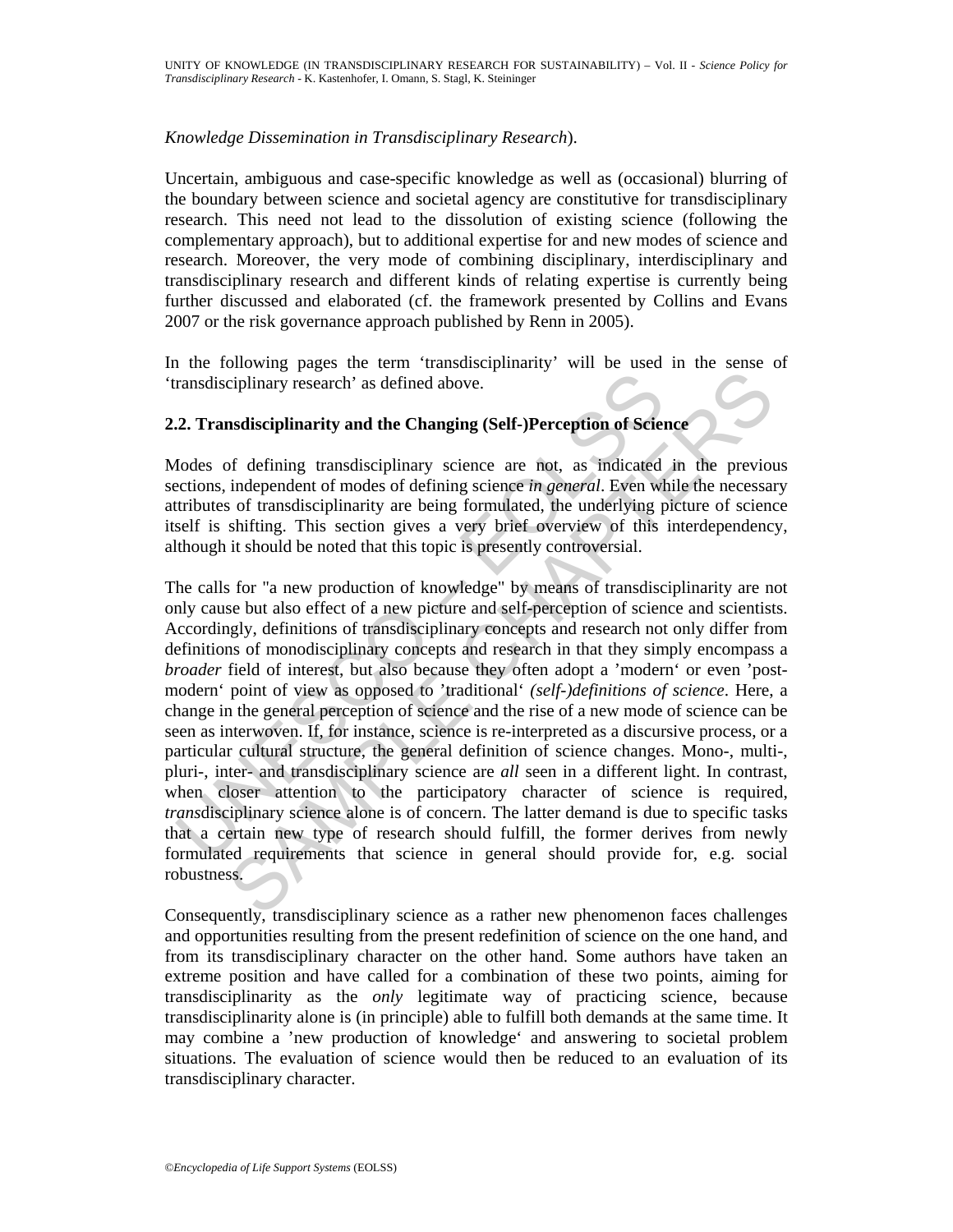Others still stress the importance of monodisciplinary experts and basic research, as being of complementary importance to processes of mission-oriented integration and adaptation. This debate is broadly paralleled by the question, whether our education system should primarily focus on the education of generalists or specialists or both.

In any case, whether transdisciplinarity is seen as a complementary or a substitutive mode of scientific research, defined as a 'missing link' between traditional science and societal problem solving, or as a totally new mode of science, its realization not only brings about answers to old problems, but also new weaknesses, which need special consideration.

Two points raised by (post-)modern science theory illustrate the relevance of these distinctions for science policy:

- **Solution** Solutions for science policy:<br> **Example 18** Solutions for science policy:<br> **Example 18** American plays a threefold role for sustainable deve may itself cause sustainability deficits (e.g. via its technolog scien ma cause of visital states and the constrained and states of the constrained in the form of the constrained in the form in the form of the cause state in the detail of the cause state in the other is used to identify and e Science in general plays a threefold role for sustainable development: science may itself cause sustainability deficits (e.g. via its technological application), science is used to identify and explain sustainability deficits (via its theoretical background and aggregated pool of knowledge) and science is applied to prevent or to solve sustainability deficits (via both). Science policy has to be aware of this plural interrelation. General financial support of science need not automatically result in an improvement of a society's degree of sustainability.
	- There are mutual interdependencies between transdisciplinary science and society due to the deficiency and lack of scientific systems knowledge and due to the conflicting values and preferences involved. But while science can content itself with reporting uncertainties and describing conflicts, science policy has to make decisions and bear responsibility, that science itself cannot make or bear.

Both points serve to show that considerations of a truly political character play an important part in our scientific system, and that we have to choose between taking these into account in a conscious, transparent and democratic way or leaving the necessary decisions to individual stakeholders and chance.



TO ACCESS ALL THE **26 PAGES** OF THIS CHAPTER, Visit: http://www.eolss.net/Eolss-sampleAllChapter.aspx

#### **Bibliography**

Balsiger, Ph.W. (2005). Transdisziplinarität. Systematisch-vergleichende Untersuchung disziplinenübergreifender Wissenschaftspraxis. Wilhelm Fink Verlag, München. [Includes information on necessary conditions for transdisciplinary research on pages 219-256, and on evaluation on pages 272- 294.]

Beck, U. (1992; reprinted 1997). *Risk society: towards a new modernity*. Transl. by M. Ritter, Sage Publ.,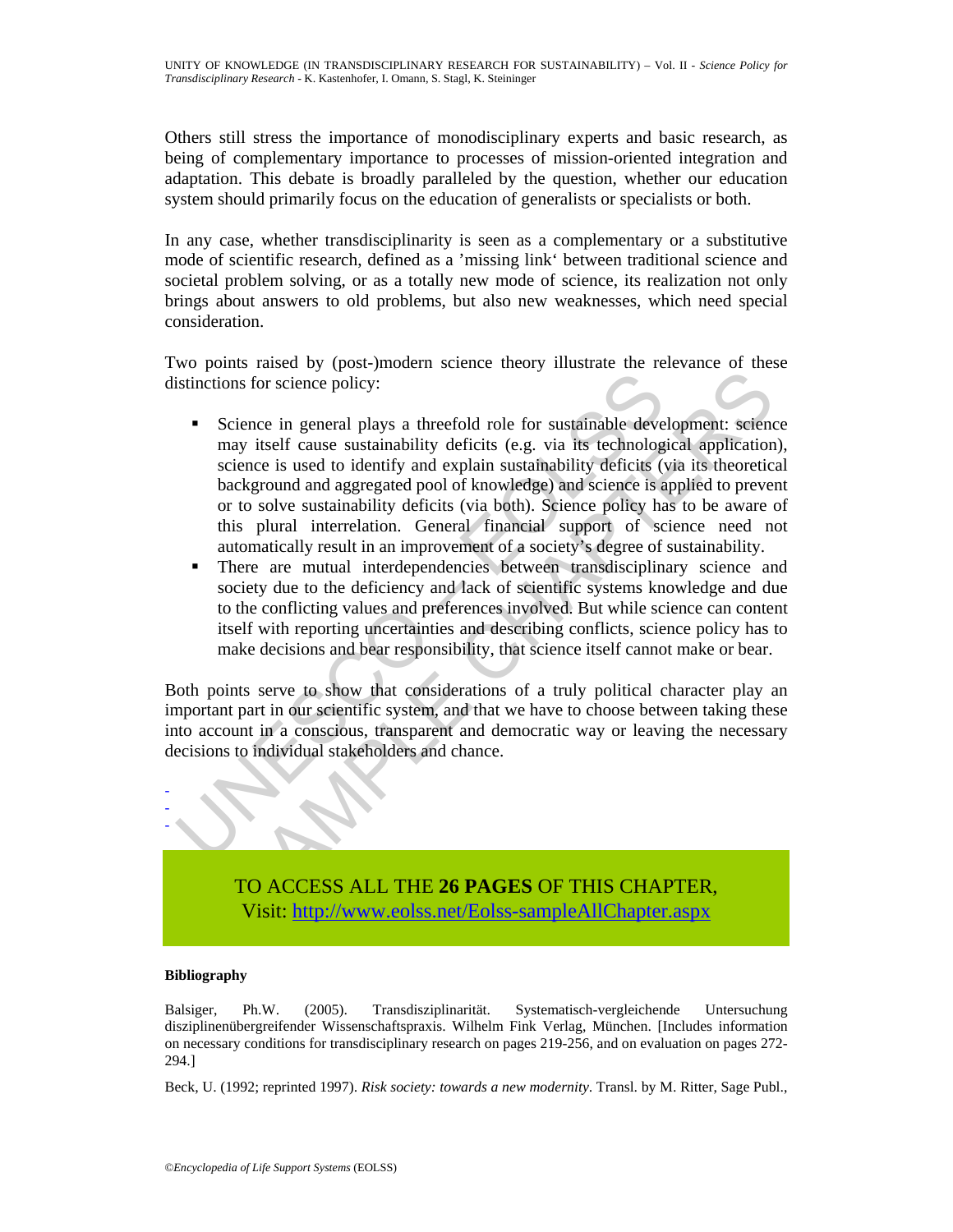London. [Seminal work on the complexity of relations between science and policy.

Böschen, S., Kastenhofer, K., Marschall, L., Rust, I., Söntgen, J. and Wehling, P. (2006). Scientific Cultures of Non-Knowledge in the Controversy over Genetically Modified Organisms (GMO). The Cases of Molecular Biology and Ecology. *GAIA* **15**, No.4, 294-301. [Provides exemplary recommendations for science policy in relation to risk research and transdisciplinary risk assessment.]

Centre for Educational Research and Innovation (CERI) (1972). *Interdisciplinarity. Problems of Teaching and Research in Universities*. Organisation for Economic Co-operation and Development [Report of the Seminar on Interdisciplinarity in Universities organised by CERI in collaboration with the French Ministry of Education at the University of Nice in September 1970, that led to the coining of the term 'transdisciplinarity' by Jean Piaget and its discussion by Erich Jantsch. Both these contributions are included in the Volume.]

Collins, H. and Evans, R. (2007). *Rethinking Expertise*. University of Chicago Press. [Differentiates and describes different kinds of expertise relevant in different modes of research.]

Daschkeit, A. and Schroeder, W. (Eds.), 1998, *Umweltforschung quergedacht*. Springer Verlag; [Deals with different forms of inter- and transdisciplinary research and education in the field of sustainable development, including science policy. Empirical work to support the theoretical arguments is described.]

Etzkowitz, H. und Leydesdorff, L. (Hg.): *Universities and the Global Knowledge Economy. A Triple Helix of University-Industry-Government Relations*, London, Washington: Pinter. [Introduces the triple helix model, which addresses the increasing entanglement of public and private research.]

Funtowicz, S.O., and Ravetz, J.R. (1990). *Uncertainty and quality in science for policy*. Kluwer Academic, Dordrecht, The Netherlands. [Introduces concepts of post-normal science and suggests a novel approach to quality assurance in science, namely extended peer community and extended facts].

Funtowicz, S. O. and Ravetz, J.R. (1993). The emergence of Post-Normal Science. In. Schomberg, E. v. (ed.): *Science, politics and morality. Scientific uncertainty and decision making*, Dortrecht [Presents relevance of post-normal science for sustainability problems.]

Gibbons, M., Limoges, C., Nowotny, H., Schwartzman, S., Scott, P. and Trow, M. (1994). *The new production of knowledge*, Sage Publ., London. [Discusses how the shifting role of science and scientists in society leads to a different mode of knowledge production, presents one type of transdisciplinary research, discusses science policy for transdisciplinary research.]

serines unterent knnss or expense teevant in unterent modes or research,<br>aschbeit, A. and Schroeder, W. (Eds.), 1998, Umweltforschung quergedacht, Sprish<br>tith different forms of inter- and transdisciplinary research and ed Interent is and Scheen et evant in unterent modes of research.<br>
A. an Scheender, W. (Eds.), 1998, Umwettforcelung quergedacht, Springer Verlag; [Deann Toms of inter- and transdisciplinary research and education in the fiel Häberli, R. and Grossenbacher-Mansuy, W. (1998). Transdisziplinarität zwischen Förderung und Überforderung. Erkenntnisse aus dem SPP Umwelt. *GAIA* **7**, No.3, 196-213. [Provides an overview of definitions of transdisciplinarity and a description of problems and opportunities in applying this approach within research projects.]

Renn, O. (2005). *Risk governance. Towards an integrative approach*. International Risk Governance Council, Geneva [Establishes a framework for assessing and managing different types of risks with 'routine-based', 'risk-informed', 'robustness-focused', 'precaution-based', 'resilience-focused' and 'discourse-based' strategies.]

Nicolescu, B. (1996). *La transdisciplinarité – Manifeste*. Editions du Rocher, Monaco. [Defines clearly and consistently multi-, inter-, and transdisciplinarity. Presents the specific characteristics of transdisciplinarity].

Nowotny, H., Scott, P., and Gibbons, M. (2001; reprinted 2007). *Re-Thinking Science. Knowledge and the Public in an Age of Uncertainty*. Polity Press [A follow up to Gibbons et al. 1994, originally published in 2001. The contextualisation of knowledge and the concept of socially robust knowledge are discussed in detail.]

Stichweh, R. (1994). *Wissenschaft, Universität, Professionen. Soziologische Analysen*, 402 pp. Frankfurt/Main, D: Suhrkamp Verlag. [Provides theoretical definitions of transdisciplinary concepts.]

Stoll-Kleemann, S. and Pohl, Ch. (2007). *Evaluation inter- und transdisziplinärer Forschung Humanökologie und Nachhaltigkeitsforschung auf dem Prüfstand.* München: Oekom Verlag. [One of a few more recent examples for newly developed evaluation procedures and criteria for transdisciplinary research.]